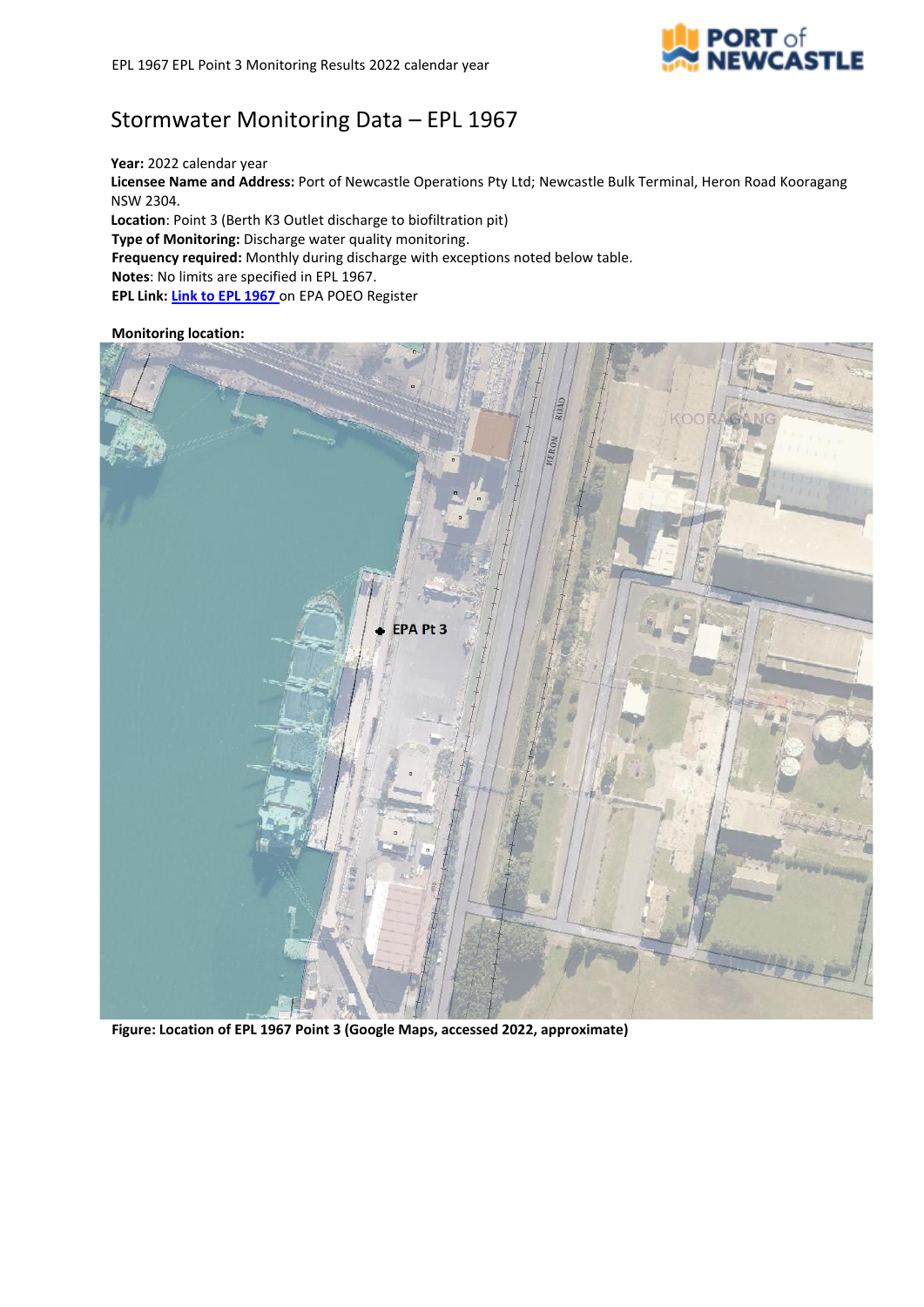## EPL 1967 EPL Point 3 Monitoring Results 2022 calendar year



| Analyte                       | <b>Units</b>                 | January    | February   | <b>March</b> | April      | May  | June |
|-------------------------------|------------------------------|------------|------------|--------------|------------|------|------|
|                               |                              | 2022       | 2022       | 2022         | 2022       | 2022 | 2022 |
| Date sampled                  | $\overline{\phantom{a}}$     | 19/01/2022 | 4/02/2022  | 1/03/2022    | 8/04/2022  |      |      |
| Date results received         | $\qquad \qquad \blacksquare$ | 25/02/2022 | 07/03/2022 | 29/03/2022   | 12/05/2022 |      |      |
| Date published                |                              | 02/03/2022 | 09/03/2022 | 01/04/2022   | 17/05/2022 |      |      |
| pH                            | pH                           | 7.57       | 7.73       | 7.6          | 7.01       |      |      |
| Aluminium (dissolved)         | mg/L                         | < 0.10     | 0.03       | < 0.1        | < 0.01     |      |      |
| Aluminium (total)             | mg/L                         | 0.12       | 0.59       | 1.2          | 0.8        |      |      |
| Ammonia                       | mg/L                         | < 0.05     | 1.21       | 0.32         | 0.1        |      |      |
| Arsenic ** (dissolved)        | mg/L                         | < 0.010    | 0.001      | < 0.01       | 0.005      |      |      |
| Arsenic ** (total)            | mg/L                         | < 0.010    | < 0.001    | < 0.01       | 0.001      |      |      |
| Cadmium (dissolved)           | mg/L                         | < 0.0010   | < 0.0010   | < 0.001      | < 0.0001   |      |      |
| Cadmium (total)               | mg/L                         | < 0.0010   | < 0.0001   | < 0.001      | 0.0001     |      |      |
| Lead (dissolved)              | mg/L                         | < 0.010    | < 0.010    | < 0.01       | < 0.001    |      |      |
| Lead (total)                  | mg/L                         | < 0.010    | 0.001      | < 0.01       | < 0.001    |      |      |
| Mercury (dissolved)           | mg/L                         | < 0.0001   | < 0.0001   | < 0.0001     | < 0.0001   |      |      |
| Mercury (total)               | mg/L                         | < 0.0001   | < 0.0001   | < 0.0001     | < 0.0001   |      |      |
| Nitrate                       | mg/L                         | 1          | 12.1       | 1.76         | 0.35       |      |      |
| Nitrite                       | mg/L                         | < 0.05     | < 0.05     | < 0.05       | < 0.05     |      |      |
| <b>Total Nitrogen</b>         | mg/L                         | 1.3        | 13.3       | 2.4          | 0.8        |      |      |
| Total Kjeldahl Nitrogen       | mg/L                         | 0.3        | 1.2        | 0.6          | 0.5        |      |      |
| Phosphate                     | mg/L                         | 0.55       | 0.81       | 1.08         | 0.66       |      |      |
| Phosphorus (dissolved         | mg/L                         | 0.22       | 0.2        | 0.39         | 0.24       |      |      |
| reactive)                     |                              |            |            |              |            |      |      |
| Phosphorus (total)            | mg/L                         | 0.18       | 0.26       | 0.35         | 0.22       |      |      |
| Sulfate                       | mg/L                         | 2170       | 1890       | 1940         | 671        |      |      |
| Sulfur                        | mg/L                         | 2330       | 1790       | 1940         | 680        |      |      |
| Sulfide (dissolved)           | mg/L                         | < 0.1      | 0.1        | < 0.1        | < 0.1      |      |      |
| <b>Total Suspended Solids</b> | mg/L                         | 25         | 14         | 122          | 20         |      |      |
| Zinc (dissolved)              | mg/L                         | 0.207      | 0.024      | < 0.05       | 0.011      |      |      |
| Zinc (total)                  | mg/L                         | 0.11       | 0.028      | < 0.052      | 0.028      |      |      |

\* insufficient rainfall for sample collection

\*\* only required to be monitored following Sulphate of Ammonia operation

Results are continued on next page.